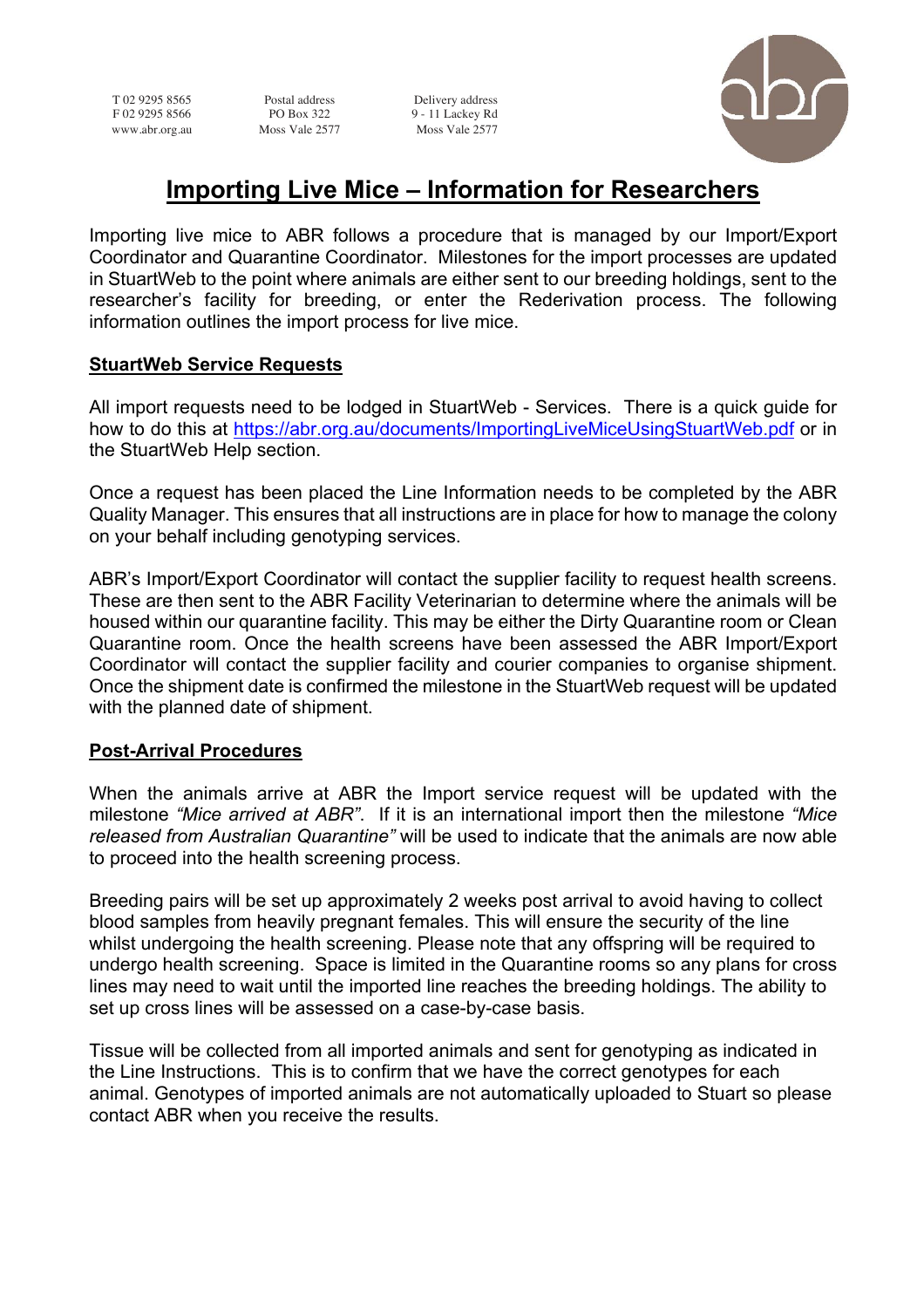Health screening is undertaken at several stages whilst the animals are in the quarantine area. The last screens are taken 4 weeks post-arrival. Results are usually available within two weeks of these screens. The average time that animals are held in quarantine is around 6 weeks. The Quarantine Coordinator will adjust the milestone in StuartWeb to *"Mice screened clean – move to breeding"* if the animals are remaining at ABR or *"Mice screened clean – book courier/send to institute"* for lines being bred elsewhere. Once the animals have been moved the service request milestone will be updated to *"Completed"*.

If the line is being rederived the milestone in the Import request will be updated to *"Rederive and breed at ABR – New service ID"* or *"Rederive and send to institute – New service ID"* with the appropriate service ID in the comments and then *"Completed"*. Future milestones will then fall under the Rederivation service request.

The need to rederive the line will depend on your desired ABR Barrier Level and the outcome of the ABR health screens. Please note that some ABR partner institutes have specific requirements about the health status of mice entering their facilities (eg. presence of *P. pneumotropica*). It is important to check the requirements of the destination experimental facility before making a decision on the desired ABR barrier for breeding. Please refer to the Barrier Level information and decision tree below for more information.

When a line screens positive for an excluded pathogen the researcher will be contacted and advised of the need to rederive the line. A rederivation service request will then need to be placed in StuartWeb.

Rederivation can be performed by using either IVF techniques or standard rederivation practices. Please refer to https://abr.org.au/documents/rederivation-requirements-forresearchers.pdf for further information about Rederivation.

### **ABR Barriers**

*Maximum Barrier* – All mice to be housed in the Maximum Barrier must be rederived on arrival, irrespective of the health screen status. All immunodeficient lines will require rederivation and it is recommended that they are housed in the Maximum Barrier. Compulsory rederivation ensures mice will be free of all pathogens on the ABR exclusions list. Mice recovered from frozen material or generated in the MEGA service are also allowed in the Maximum Barrier.

*Standard Barrier Level 1* – Imported mice can enter this barrier without rederivation as long as the health screen demonstrates they are not carrying pathogens on the ABR exclusion list. This is limited to animals imported from the Maximum Barrier at the Jackson Laboratory and the production area at ARC only.

**Standard Barrier Level 2** – Imported mice can enter this barrier without rederivation as long as the health screen demonstrates they are negative for all pathogens on the ABR exclusion list except for *P. pneumotropica* and *K. oxytoca*. These pathogens are accepted in this barrier.

Any imported mice that do not meet the health screen requirements for Standard Barrier Levels 1 and 2 must be rederived.